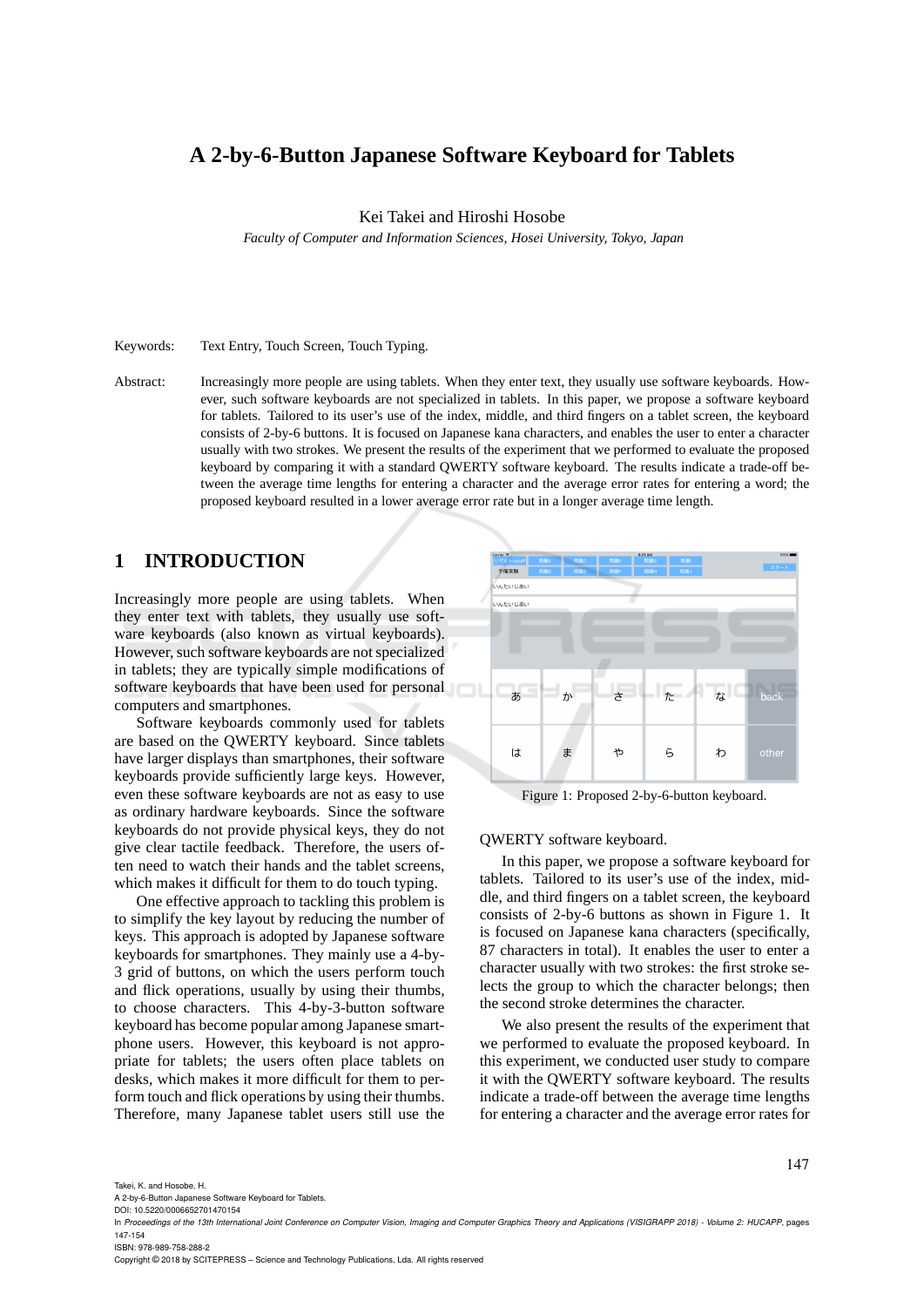entering a word; the proposed keyboard resulted in a lower average error rate, although it resulted in a longer average time length.

The rest of this paper is organized as follows. After presenting related work in Section 2, we briefly explain Japanese kana characters in Section 3. Next, in Section 4, we present the results of the preliminary experiments that we conducted to make the basic design of our software keyboard. In Section 5, we propose our Japanese software keyboard for tablets, and describe its implementation in Section 6. Then, in Section 7, we report the result of the experiment that we performed to evaluate our keyboard. After discussing our work in Section 8, we describe conclusions and future work in Section 9.

## **2 RELATED WORK**

There has been research on problems with QWERTY software keyboards. (Hasegawa et al., 2012) experimentally compared a QWERTY software keyboard and a QWERTY hardware keyboard used for typing on a tablet, and showed that the software keyboard had resulted in a higher error rate. (Kim et al., 2014) reported that the QWERTY software keyboard was difficult to use because it caused chronic static loads to the users' shoulders.

Researchers have been developing alternatives to normal QWERTY software keyboards. (Findlater and Wobbrock, 2012) proposed personalizing the layout of a QWERTY software keyboard and integrating multi-touch gestures with the keyboard. (Fukatsu et al., 2013) and (Hakoda et al., 2013) proposed software keyboards for smartphones that enabled eyesfree Japanese kana input. (Hakoda et al., 2014) proposed a portrait-style QWERTY software keyboard for touch screen devices. (Sakurai and Masui, 2013) proposed a QWERTY software keyboard for tablets that enabled Japanese kana input by using flick operations. (Kuno et al., 2013) proposed a software keyboard called Leyboard that could change its key layout to get adapted to its user's hands. In some sense, these studies share the same motivation as our work. However, we explore a different direction; unlike these studies, we mainly investigate the simplification of the key layout for tablets, and also, with the aim of enabling touch typing, we do not adopt complex gestures but use normal touch operations for our software keyboard.

There also has been research on software keyboards tailored to smaller touch screens than tablets and smartphones. For example, (Shibata et al., 2016) proposed a software keyboard called DriftBoard for ultra-small touch screens like smartwatches. Such research suggests that software keyboards should be differently developed for different kinds of devices.

Apart from software keyboards, there has been much research on key layouts other than QWERTY (Noyes, 1983). For example, Dvorak is a popular alternative key layout. Also, there has been research on key layouts for Japanese text entry, e.g., (Shiratori and Obashi, 1987). However, to the authors' knowledge, such research was typically limited to hardware keyboards with similar physical structures to that of QWERTY, and there is no research that showed the effectiveness of such alternative layouts for software keyboards.

Handwritten character recognition has been long used for mobile devices including Japanese-capable tablets and smartphones (Zhu and Nakagawa, 2012). The use of this technology instead of or in combination with a software keyboard might be promising. However, this direction is presently beyond the scope of our research.

# **3 JAPANESE KANA CHARACTERS**

We briefly describe Japanese *kana* characters, which we treat with our software keyboard. In general, Japanese text uses two kinds of characters, i.e., Chinese characters and kana characters. While a Chinese character typically has a meaning, a kana character does not; instead, a kana character is associated with a speech sound. There are two kinds of kana characters called *hiragana* and *katakana*. Although they are used for different purposes, they correspond to each other; for each hiragana character, there is a corresponding katakana character, and vice versa. Our keyboard treats only hiragana characters, and we refer to them just as kana below.

There are approximately 50 basic kana characters, which are further divided into 10 groups that are ordered, each of which typically consists of 5 characters. The first group is special because its 5 characters indicate 5 vowels that are pronounced "a," "i," "u," "e," and "o." The other 9 groups are associated with the basic consonants, "k," "s," "t," "n," "h," "m," "y," "r," and "w." A kana character in these 9 groups forms the sound that combines a consonant and a vowel. For example, the 5 characters of the "k" group are pronounced "ka," "ki," "ku," "ke," and "ko." This grouping of kana characters is basic knowledge of the Japanese language.

The "k," "s," "t," and "h" groups have variants called *dakuon*. Specifically, the dakuon variants of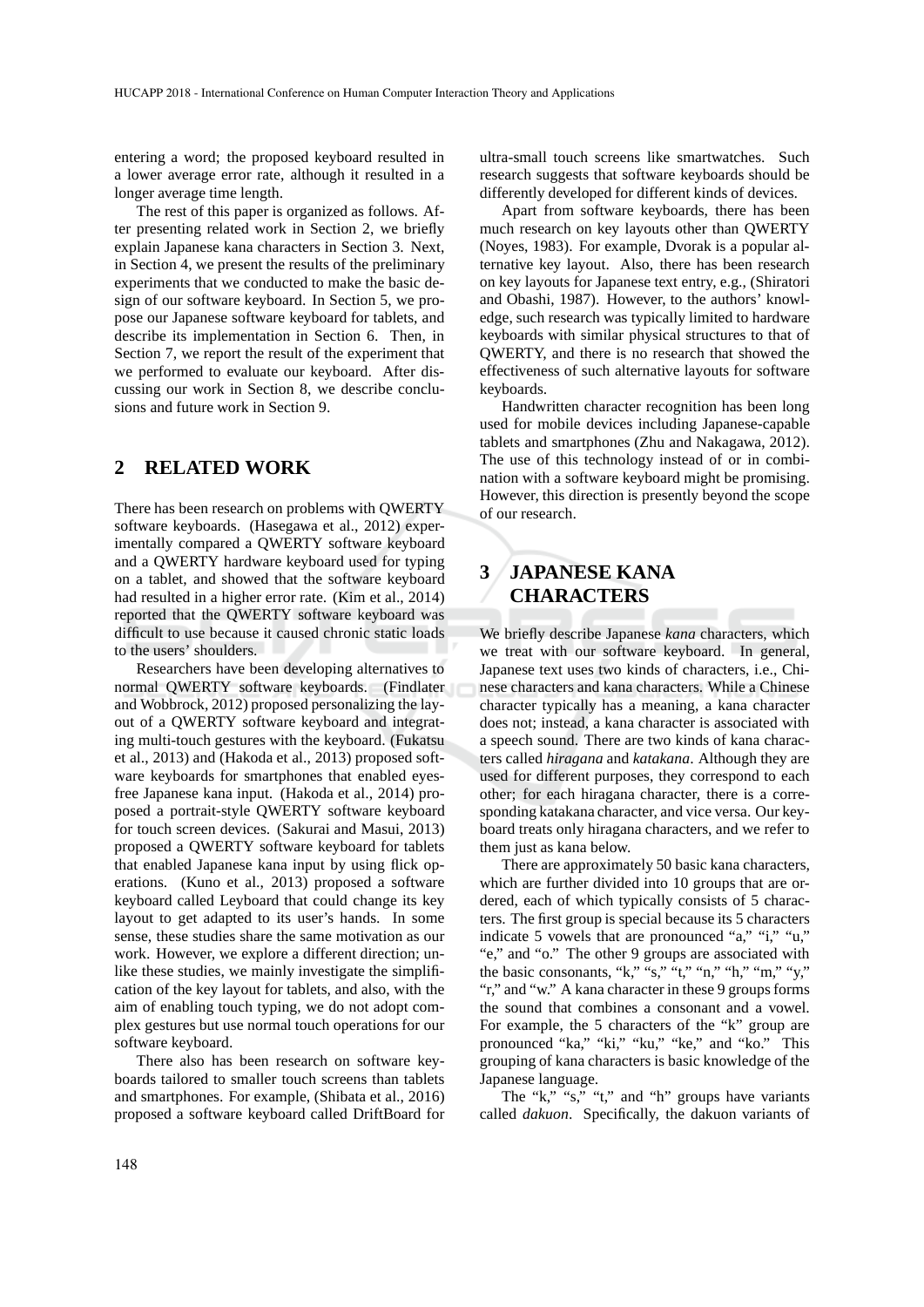"k," "s," "t," and "h" are "g," "z," "d," and "b" respectively. In addition, the "h" group has another variant called *handakuon*, which is "p." Certain characters have variants that are written in smaller shapes.

Sequences of kana characters can be expressed with the Roman alphabet by using the standard Japanese romanization system (ISO, 1989). This is widely used for computer users to enter Japanese text with alphabet keyboards such as QWERTY.

## **4 PRELIMINARY EXPERIMENTS**

We report the preliminary experiments that we performed before designing our keyboard.

#### **4.1 Overview**

Our Japanese software keyboard for tablets aims at enabling users to do touch typing. For this purpose, users need to easily keep the home position without tactile feedback. To make the basic design of this keyboard, we first conducted two preliminary experiments that examined how the numbers and the layouts of buttons on the touch screen affected user performance. The difference of the two preliminary experiments is the visibility of the buttons shown on the screen; the buttons were visible to the participants in the first experiment, but were hidden in the second experiment. To examine user performance, we investigated the speed and the accuracy of users' text entry because these are important and measurable performance criteria.

We developed an iOS application in Objective-C, and used an iPad Air tablet equipped with a 9.7-inch display. The screen of the application displays buttons below and a question panel above, and provides 8 layouts of buttons, i.e., 2-by-2, 2-by-4, 2-by-6, 2 by-8, 2-by-10, 3-by-2, 3-by-4, and 3-by-6 as shown in Figure 2. During the experiments, the tablet was placed on a desk with its shorter sides directed forward, and the participants sat on a chair.

These experiments are similar to those done by (Fukatsu et al., 2013). However, we needed to perform different experiments because our software keyboard is different in the target device, the posture of users, and the level of touch typing.

#### **4.2 Using Visible Buttons**

In the first preliminary experiment, we examined how different numbers and layouts of buttons would affect user performance when buttons were visible. We asked the participants to touch a button corresponding



Figure 2: Application for the preliminary experiments.

to the location on the question panel that got highlighted. Such highlighted locations were chosen randomly. We formed one set of the experiment from a sequence of 20 occurrences of highlighting.

We recruited 6 participants ranging from 20 to 55 years in age. All of them were right-handed, and they had the experience of using touch screens for 4.0 years on average. Each participant performed 5 sets of the experiment for each button layout (i.e.,  $8 \times 5 \times 20 = 800$  touches in total).

We measured average time lengths and average error rates. As already mentioned, the speed and the accuracy of users' text entry are important performance criteria. A shorter average time length indicates higher speed, and a lower average error rate indicates higher accuracy. The average time length for a layout is the average time from a touch to the next touch. The average error rate for a layout was the average division of the number of errors by the total number of touches. The first set of the experiment among the 5 sets for a layout was regarded as a practice, and therefore was excluded from the calculation of the average time length and the average error rate, about which we did not inform the participants. The first touch of one set of the experiment was not used to calculate the average time length.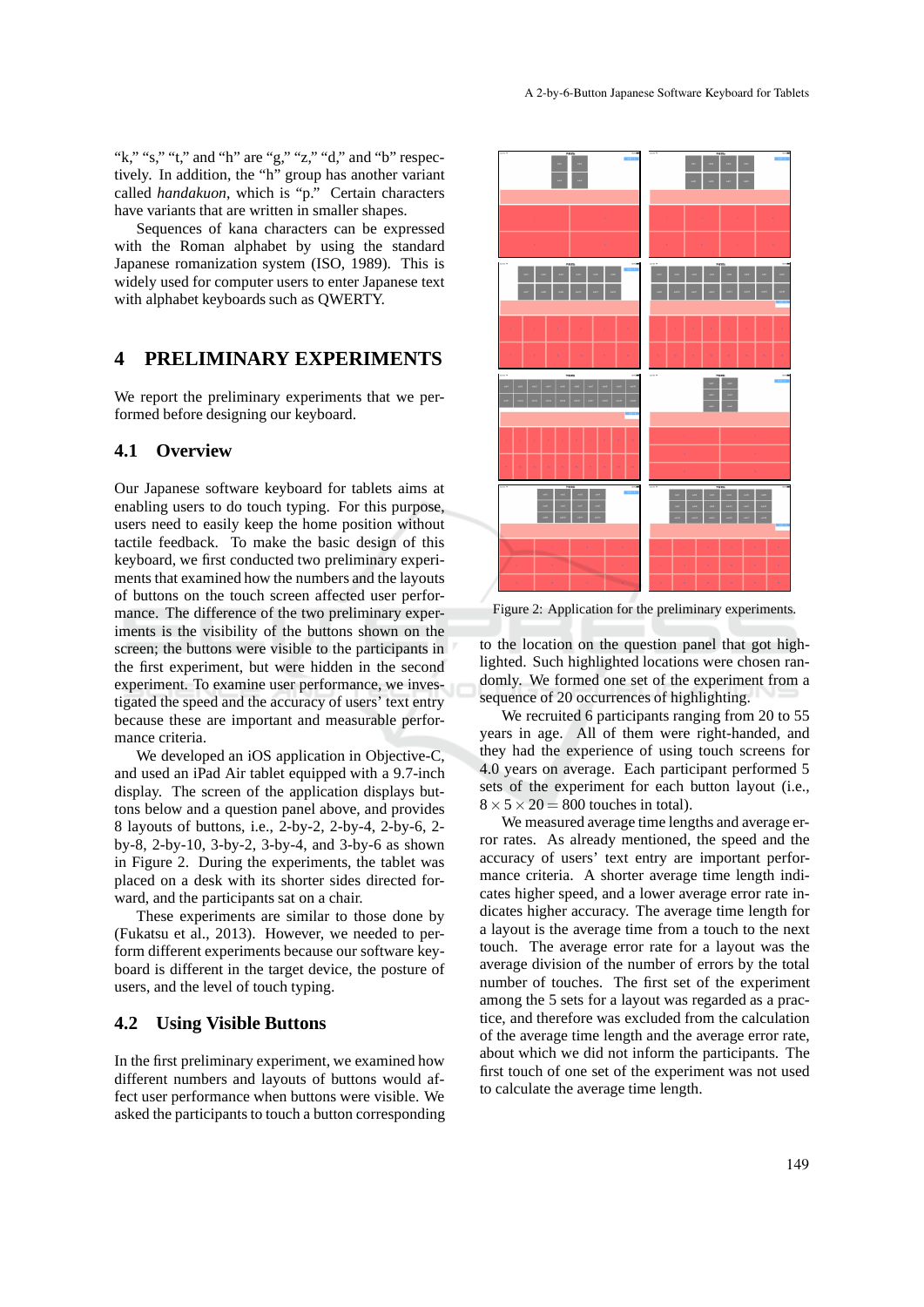#### **4.3 Using Hidden Buttons**

In the second preliminary experiment, we examined how different numbers and layouts of buttons would affect user performance when buttons were hidden from participants. For this purpose, the lower half of the screen was covered with a plastic box. The participants performed touch inputs similar to those in the first preliminary experiment, without seeing their hands and the lower half of the screen.

We recruited 5 participants ranging from 20 to 55 years in age. All of them were right-handed, and they had the experience of using touch screens for 4.2 years on average. All of them had participated also in the first preliminary experiment. This experiment measured average time lengths and average error rates in the same way as the first preliminary experiment.

#### **4.4 Results**

Figures 3(a) and 3(b) show the average time lengths and the average error rates respectively that we obtained in the preliminary experiments. Whether the buttons were visible did not cause large differences in the average time lengths. In both cases, they gradually increased as the numbers of buttons increased.

By contrast, the visibility of the buttons caused large differences in the average error rates, which suggests that the participants largely depended on their sights when typing on the touch screen. Especially, when there were 16 buttons or more, the average error rates were large.

## **5 PROPOSED KEYBOARD**

We propose a Japanese software keyboard for tablets.

### **5.1 Basic Design**

We design a new Japanese software keyboard for tablets as an alternative to the QWERTY software keyboard. For this purpose, we exploit the results of the preliminary experiments shown in the previous section. Since the visibility of the buttons did not cause large differences in average time lengths, we emphasize average error rates.

We design our keyboard by using normal touch operations. Since there are approximately 50 basic kana characters, it is basically better to choose a layout with more buttons. In particular, the 2-by-6 button layout is noticeable; it exhibited excellent user performance when the buttons were visible, and also it resulted in the average error rate of less than 20 %



Figure 3: (a) Average time lengths and (b) average error rates resulted from the preliminary experiments.

when the buttons were hidden. Therefore, we use this layout to design our keyboard. The user of this keyboard is supposed to use the index, middle, and third fingers of both hands, each of which is assigned to two vertically laid-out buttons. This allows the user to type without moving their arms, and thus the user can keep the home position on the touch screen.

We use two strokes for one basic kana character. The first stroke is used to select one from the 10 groups of basic kana characters, and the second stroke is used to select the basic kana character. As shown in Figure 1, the 2-by-5 white buttons on the left are assigned to this task, and the 2-by-1 gray buttons on the right are assigned to the special keys called "back" and "other."

#### **5.2 Entering Characters**

We now describe details about how to enter characters. The current design of our keyboard supports 85 graphic characters (i.e., 81 kana characters, 3 Japanese special characters, and "space") and 2 control characters ("backspace" and "enter"). The 80 characters shown in the "Upper" and "Lower 1" columns in Table 1 (which include "enter"), called *2-stroke characters* below, can be entered with two strokes. The 6 characters shown in the "Lower 2" column in Table 1, called *3-stroke characters* below, can be entered with three strokes. The remaining character, "backspace," can be entered with one stroke using the "back" button.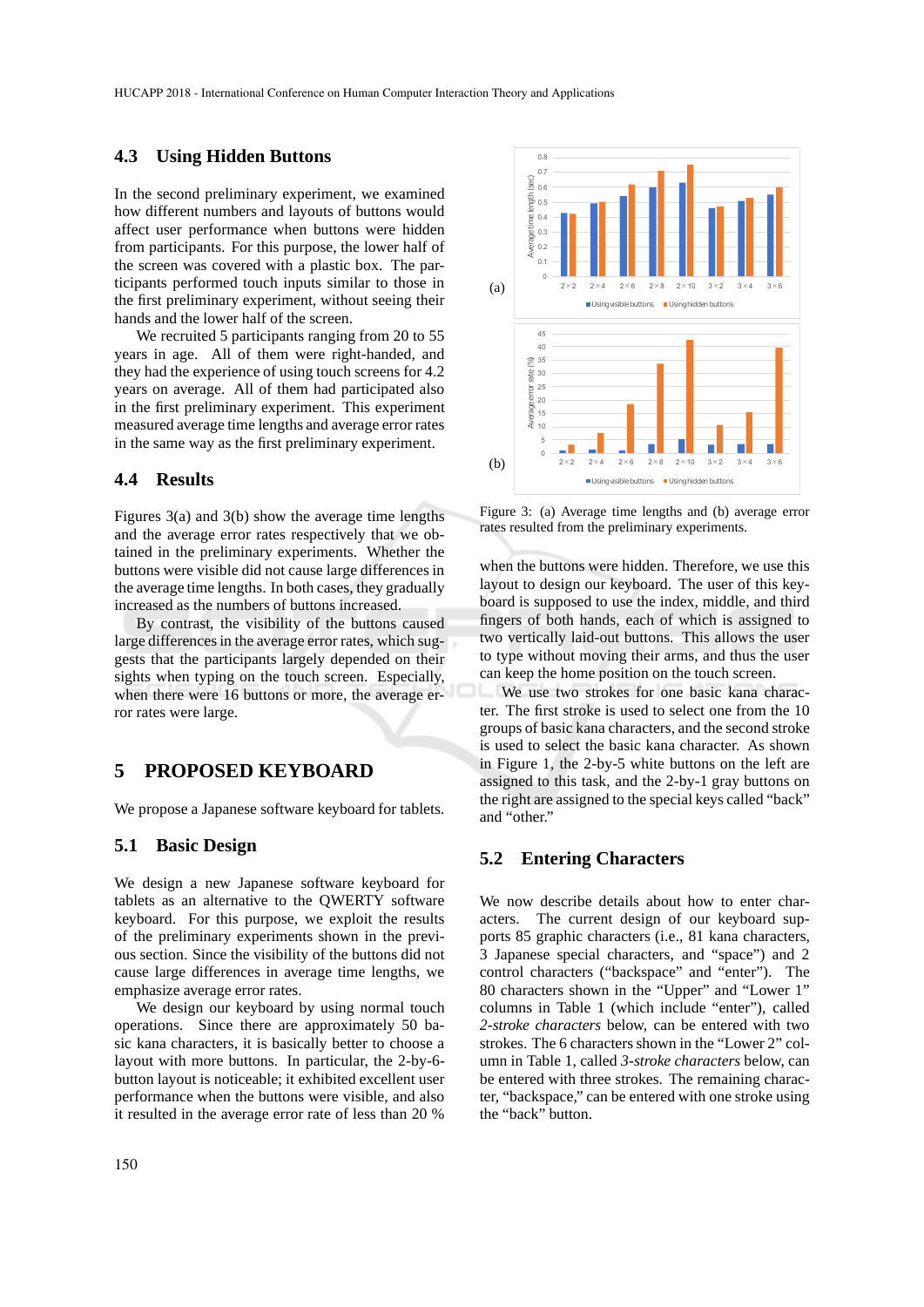| Group | Upper                  | Lower 1      | Lower 2 |
|-------|------------------------|--------------|---------|
| あ     | あいうえお                  | あいうえお        |         |
| か     | かきくけこ                  | がぎぐげご        |         |
| さ     | さしすせそ                  | ざじずぜぞ        |         |
| た     | たちつてと                  | だぢづでど        | ∽       |
| な     | なにぬねの                  |              |         |
| は     | はひふへほ                  | ばびぶべぼ        | ぱぴぷぺぽ   |
| ま     | まみむめも                  |              |         |
| ゃ     | や ゆ よ                  | Þ<br>ИD<br>よ |         |
| ら     | らりるれろ                  |              |         |
| わ     | わをん                    | ゎ            |         |
| other | enter, $\circ$ - space |              |         |

Table 1: Supported characters (except "backspace").

To enter a character  $X$ , the user performs the following operations.

- 1. If *X* is "backspace," the user touches the "back" button.
- 2. Otherwise, the user touches the button corresponding to the group of *X*, and next does the following.
	- (a) If *X* is a 2-stroke character, the user touches the button corresponding to *X*.
- (b) Otherwise (i.e., *X* is a 3-stroke character), the user touches the "other" button and then the button corresponding to *X*.

Right after the user performs the first stroke for a group, the upper and the lower buttons will be changed to the "Upper" and the "Lower 1" characters in the corresponding row of Table 1. When the user further touches the "other" key, the lower buttons will be changed to the "Lower 2" characters.

If the user makes a mistake of touching a wrong button for the first stroke of a 2- or 3-stroke character, the user can cancel this first stroke by touching the "back" button. If the user makes a mistake of touching the "other" button for a 2-stroke character, the user can cancel this second stroke by touching the "other" button again. $<sup>1</sup>$ </sup>

#### **5.3 Examples**

Let us show three examples of entering characters. The first example is to enter the kana character corresponding to "ku." Since it belongs to the "k" group, the user first touches the button corresponding to this

group (which is indicated by the red circle in Figure  $4(a1)$ ), which then displays the "ku" character on an upper button (Figure 4(a2)). Touching this button, the user finishes the entry of "ku."

The next example is to enter the 3-stroke character corresponding to "po." Since it belongs to a variant of the "h" group, the user first touches the button corresponding to this group (Figure 4(b1)). Since it is not shown on the buttons (Figure  $4(b2)$ ), the user touches the "other" button, which then displays the "po" character on a lower button (Figure 4(b3)). Touching this button, the user finishes the entry of "po."

The final example is to input the control character "enter." Since it is a special character that belongs to the "other" group, the user first touches the button corresponding to this group (Figure  $4(c1)$ ), which then displays "enter" on an upper button (Figure  $4(c2)$ ). Touching this button, the user finishes the input of "enter."

## **6 IMPLEMENTATION**

We implemented the proposed keyboard (Figure 1). To evaluate this, we also implemented a QWERTY software keyboard (Figure 5). We implemented them in Objective-C as part of an iOS application for iPad Air. We made the QWERTY keyboard almost the same as the standard one equipped with iPad Air; one exception was that the user always needed to touch "n" twice to enter the kana character indicating "n."<sup>2</sup>

## **7 EXPERIMENT**

We report the experimental comparison of the proposed keyboard with the QWERTY software keyboard.

### **7.1 Procedure**

We recruited 6 participants ranging from 20 to 22 in age. They had the experience of using touch screens for 4.3 years on average. During the experiment, they sat on a chair, and a tablet was placed on a desk with its shorter sides directed forward.

The participants were asked to do the following: enter 7-character words that would be displayed on the upper part of the screen, touch the "enter" button

<sup>&</sup>lt;sup>1</sup>More precisely, if the character is the one that appears in the "Upper" column of Table 1, the user does not need to do the cancellation since it is still shown on an upper button.

<sup>2</sup>Although touching "n" twice is a common way of entering the kana character indicating "n," the QWERTY keyboard equipped with iPad Air additionally provides another way of entering this character.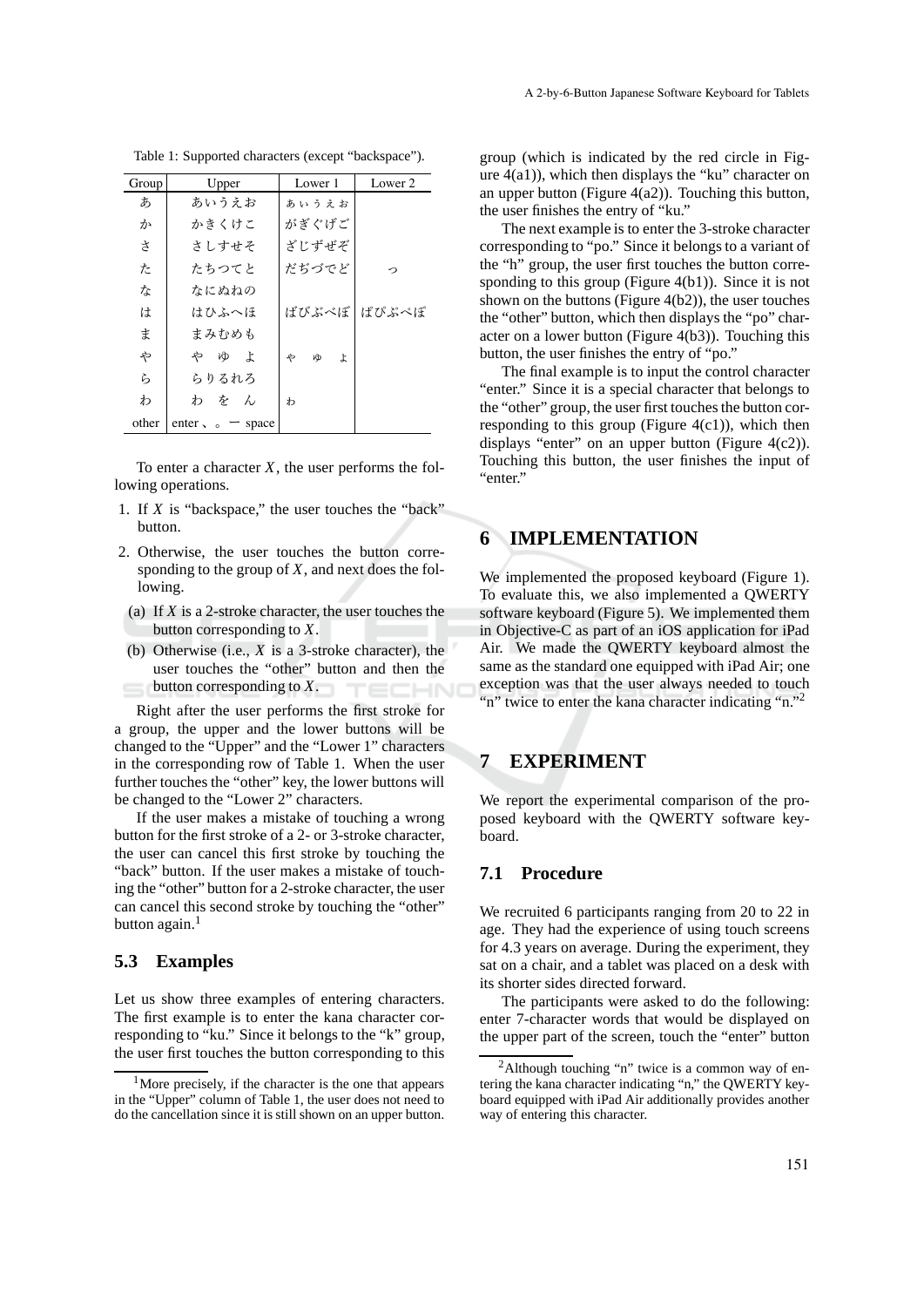

Figure 4: Examples of entering characters with the proposed keyboard.



Figure 5: QWERTY keyboard used for comparison.

to move to a next word, and repeat this again. Such words were selected randomly from the sets of words prepared beforehand, each of which consisted of 20 words. Each participant entered 2 sets of words with each keyboard, i.e., 4 sets in total.

The participants were divided into 2 groups: each participant of one group first entered 2 sets *A* of words with the QWERTY keyboard, and next entered other 2 sets *B* of words with the proposed keyboard (i.e., 80 words in total); each participant of the other group first entered *A* with the proposed keyboard, and next *B* with the QWERTY keyboard. The participant's entry of the first set of words with each keyboard was for practice, and was not included in the measurement.

We measured average time lengths for kana characters and average error rates for words. The entries of the "enter" button were included. The entry of the first character of each set of words was not included. In the case of the QWERTY keyboard, a sequence of 2 kana characters for entering *yoon* or *sokuon* (that uses a smaller-shape character) was treated as 1 kana character because it was expressed in a specific way by the standard Japanese romanization system (ISO, 1989). Average error rates were computed in the same way as (Hakoda et al., 2013), which is as follows: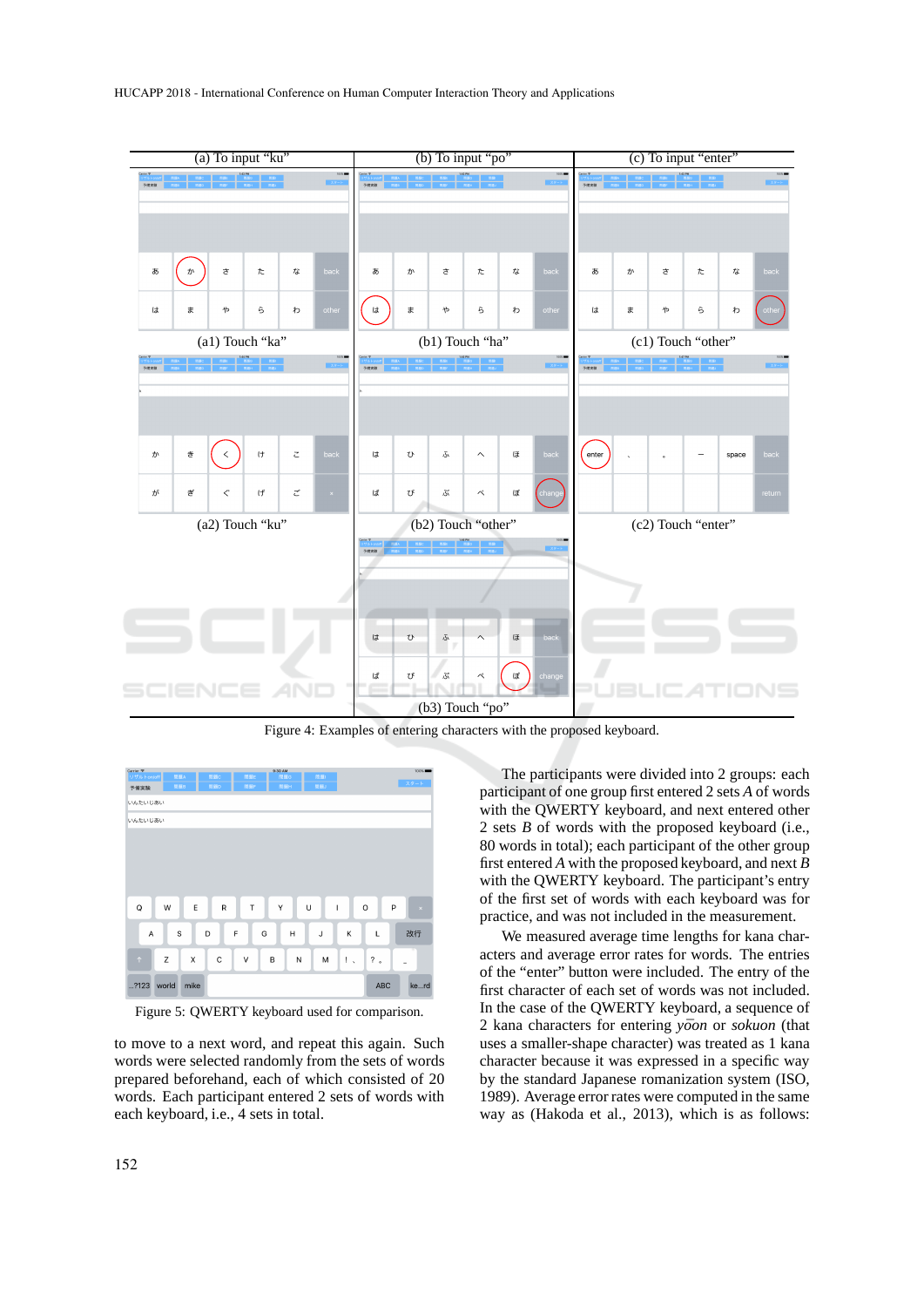Table 2: Results of the experiment.

|               | Average time | Average error | Average # of times   |
|---------------|--------------|---------------|----------------------|
|               | length (sec) | rate $(% )$   | "backspace" was used |
| 2-by-6-button | 1.78         | 0.6           | 8.3                  |
| <b>OWERTY</b> | 0.78         | 2.3           | 14.0                 |

compare the character sequence entered by a participant with the word presented on the screen; count the total of wrong characters, unnecessary characters, and missing characters; compute the average error rate as the average division of this total by the number of the characters in the presented word.

We also collected questionnaires from 17 persons consisting of the 6 above-mentioned participants and other 11 persons who participated in a pilot experiment that we had performed before this final experiment. We performed it in the same way as (Hakoda et al., 2013) by partly using the same questions. The questionnaire consisted of the 5 questions asking the following: (1) the easiness of learning how to enter characters; (2) the easiness of touch typing; (3) promisingness—how easy it seems to use when the user gets accustomed; (4) good points; (5) points that need to be improved. The questions  $(1)$ ,  $(2)$ , and  $(3)$ were quantitative ones asked by using 5-level Likert scales. The questions (4) and (5) were qualitative ones to which the participants answered in sentences.

#### **7.2 Results**

Table 2 shows the results of the experiment about the average time lengths and the average error rates together with the average numbers of times when "backspace" was used for one set of words. The results indicate a trade-off between the average time lengths and the average error rates; the proposed keyboard resulted in both a lower average error rate and a smaller average number of times when "backspace" was used than the QWERTY keyboard, although the proposed keyboard resulted in a longer average time length.

Table 3 shows the results of the questionnaires about questions  $(1)$ – $(3)$ . The easiness of learning and the promisingness were agreed to by many participants, although the easiness of touch typing resulted in rather low evaluation.

Concerning questions (4) and (5), there were positive answers about the large size of the buttons (4 participants) and the small number of the buttons (3 participants), although there were negative answers especially about the difficulty of entering special characters such as "enter" (6 participants) and the difficulty of entering 3-stroke characters (2 participants).

|                               | (1) Easiness<br>of learning | $(2)$ Easiness of<br>touch typing | $(3)$ Promis-<br>ingness |
|-------------------------------|-----------------------------|-----------------------------------|--------------------------|
| 5: Strongly agree             |                             |                                   |                          |
| 4: Agree                      | δ                           |                                   |                          |
| 3: Neither agree nor disagree |                             |                                   |                          |
| 2: Disagree                   |                             |                                   |                          |
| 1: Strongly disagree          |                             |                                   |                          |
| Average                       |                             |                                   |                          |

### **8 DISCUSSION**

The proposed keyboard resulted in a lower error rate than the QWERTY software keyboard. We think that this was mainly because of the large size and the small number of the buttons of the proposed keyboard, but also because it changed the screen whenever the user touched a button, which worked as clear feedback.

The proposed keyboard resulted in a longer average time length. We think that, as the results of the questionnaires showed, this was especially because of the difficulty of entering special and 3-stroke characters.

The proposed keyboard does not support Chinese characters. To support them, we need to add a facility of converting kana to Chinese characters. This would not be easy because such a facility requires the user's selection of an appropriate conversion from a candidate list; this typically needs the user to move the user's fingers from the home position, which would degrade the advantage of the proposed keyboard.

LOGY PUBLICA TIONS

# **9 CONCLUSIONS AND FUTURE WORK**

We proposed a 2-by-6-button software keyboard for tablets. It enabled its user to enter a Japanese kana character usually with two strokes. We also experimentally compared it with a standard QWERTY software keyboard. It resulted in a lower average error rate but in a longer average time length.

To improve the performance of the proposed keyboard, we need to solve the current problems with the entry of special and 3-stroke characters. For this purpose, we are exploring the possibility of introducing a limited form of flick operations by still keeping the low error rate of the proposed keyboard.

### **ACKNOWLEDGEMENT**

This work was partly supported by JSPS KAKENHI Grant Number JP15KK0016.